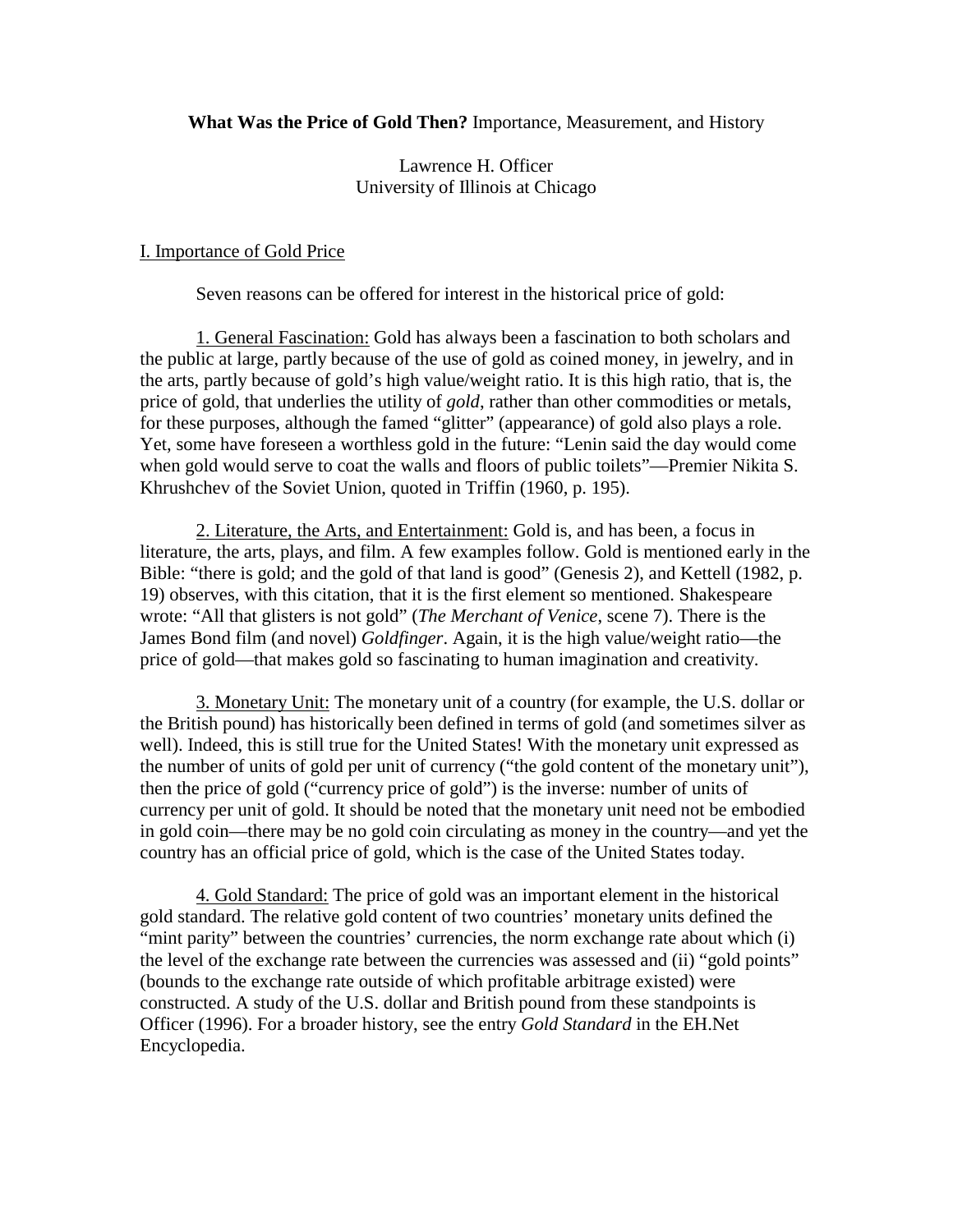5. Availability over Time: The gold price is a price that can be defined, catalogued, and measured precisely, going back centuries in time. Further, there exist several gold-price series with these properties. The appropriate gold-price series can be compared with prices, or price indices, of ordinary commodities. An example is the work of Jastram (1977).

 6. Present Relevance: The price of gold is still relevant today, with gold traded in various markets around the world, including London and New York. The motivation is speculation on the price of gold, or investment in gold as an asset the long-term price of which might be forecasted as upward. Further, in some developing countries, gold is a basic store of value, hoarded by people who distrust government paper money (currency), bank money (deposits), and paper assets (bonds). Of course, the price of gold is also pertinent to industrial, medicinal, and artistic users.

 7. Relationship to Silver: Gold is not the only precious metal historically used as money; the other such metal is silver. Consider the ratio of the currency price of gold to the currency price of silver ("the gold/silver price ratio"). The resulting number is a "real" rather than money price; it is the silver price of gold: the number of units of silver per unit of gold. This special price is of interest for two reasons. First, it is intriguing to observe this price as reflecting the relative valuation of the two precious metals that served as "commodity money" for centuries. Second, a divergence between the gold/silver price ratio at a country's mint and at the "world" marketplace provides incentive for (i) the undervalued metal at the mint to be sold on the world market, and (ii) the overvalued metal to be coined and used as domestic money. Either an effective gold standard or silver standard can result, notwithstanding the fact that the country might have legal bimetallism (both gold and silver coined at the mint, and both metallic coin "legal tender" or "lawful money"). Historical examples abound, including U.S. and British monetary experience. For details, Officer (1996) and Redish (2000) may be consulted, as well as the entry *Bimetallism* in the EH.Net Encyclopedia.

## II. Measurement of Gold

The measurement of gold has two dimensions, weight and fineness.

 1. Weight: The customary measure of weight domestically in the United States is the "avoirdupois pound" and its sub-units, among which are ounces and grains. (This statement is not true for most of the rest of the world and for international trade, in which the metric system reigns.) Under the avoirdupois schemata, 16 "avoirdupois ounces"  $= 1$ avoirdupois pound and  $437.5$  grains = 1 avoirdupois ounce, yielding  $7000$  grains = 1 avoirdupois pound. However, gold (and other precious metals, as well as gems) are measured in "Troy pounds" and its sub-units, ounces, pennyweights, and grains. In the Troy system, 12 "Troy ounces" = 1 Troy pound, 20 pennyweights = 1 ounce, and 24 grains  $= 1$  pennyweight, whence 480 grains  $= 1$  Troy ounce and 5760 grains  $= 1$  Troy pound.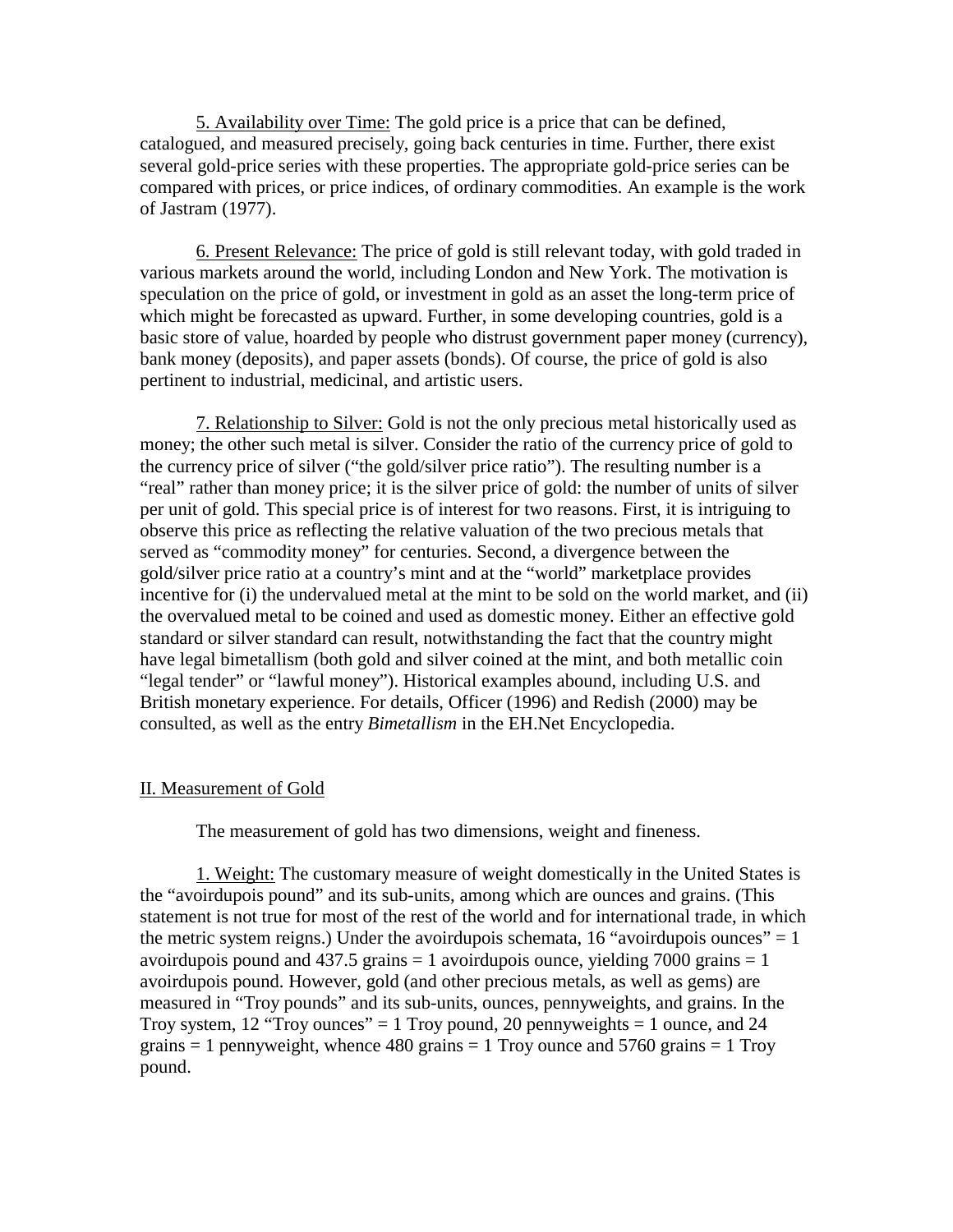Although the avoirdupois and Troy pounds differ, as do the avoirdupois and Troy ounces, the "grain" used in the two systems is the same measure. So the Troy pound is almost 18 percent lighter than the avoirdupois pound. Specifically, 1 Troy pound  $=$  $5760/7000 = 144/175 = 0.822857$  avoirdupois pound. In contrast, the Troy ounce is almost 10 percent heavier than the avoirdupois ounce: 1 Troy ounce  $= 480/437.5 = 117/175$ = 1.097143 avoirdupois ounces. *The gold (and silver) underlying the series presented in* **What Was the Price of Gold Then?** *are measured in Troy ounces.*

 2. Fineness: The fineness of gold (also applicable to other precious metal, or gems) is the proportion of the gold that is pure ("fine") as distinct from alloy (generally copper for coin, with the copper considered valueless in this use). The fineness of precious metals and gems was traditionally expressed in carats, with 24 carats denoting pure gold and, for alloyed gold, 1 carat  $=$  4 grains, though in times past the same carat was sometimes divided into 12 grains. There are many ways to express fineness. For example, pure gold is described as 24-carat gold, 1000 fine, or a fineness of 1, or unitary fineness. Gold of 23 carats  $3\frac{1}{2}$  grains (four-grain carat) consists of 23 $\frac{3\frac{1}{2}}{4}$  parts gold to  $\frac{1}{2}$ part alloy, and is equivalent to gold of 23 carats 10½ grains (12-grain carat), gold .9948 [computed as (233½/4)/24] fine, or gold of 9948 or 9948/1000 fineness.

 The "standard fineness" of gold (or silver) is the official, legal, stipulated fineness, and the price of gold (or silver) may be expressed either "per standard ounce" or "per fine ounce." Price per standard ounce may be converted to price per fine ounce by multiplication by the inverse of the standard fineness (expressed as a proportion). For example, if the standard fineness is 900, then price per fine ounce is  $10/9<sup>th</sup>$  the price per standard ounce.

## III. Forms of Gold

 There are three basic forms of gold: (i) bullion (strict sense), meaning gold in mass, that is not priced, (ii) coin, that historically circulated as money, and (iii) gold bars, that decidedly does not circulate as money but was (and is) a convenient form for international transfer of gold and for speculating or investing in gold. The term "bullion" (loose sense) is also used to designate all non-coin gold, including bars, that is, (i) and (iii) together. Gold coin and bars historically are priced both officially and in the marketplace.

#### IV. Official and Market Price of Gold

 1. Official Price: The series of the British and U.S. official price of gold in **What Was the Price of Gold Then?** are expressed as British pounds (£) or U.S. dollars (\$), respectively, per fine ounce. The official price is the inverse of the gold content of either (i) gold coin of stipulated currency valuation, or (ii) the monetary unit defined as gold of a specified weight and fineness. It should be emphasized again that the monetary unit can be so defined even absent domestic gold coin—the norm in today's world.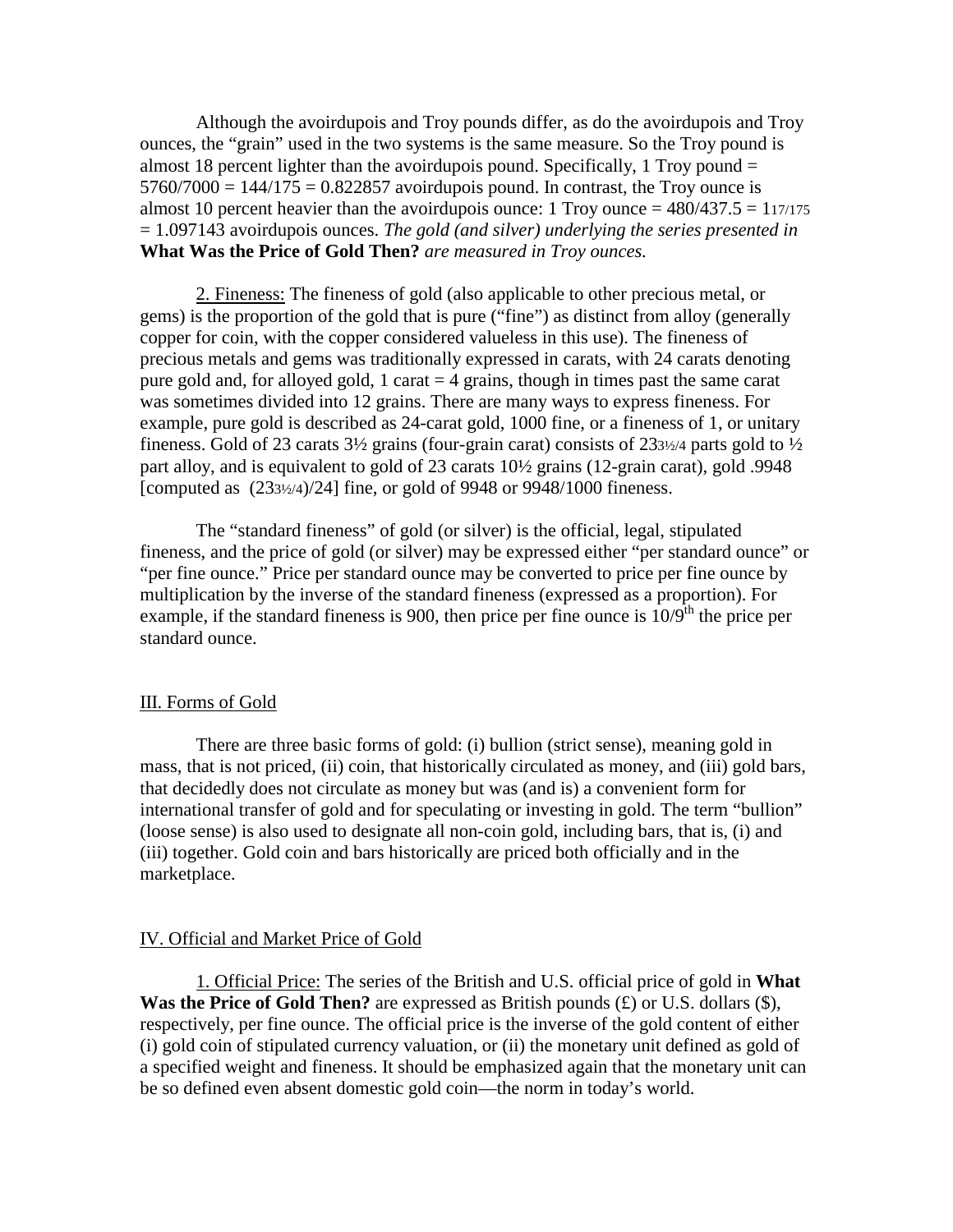Under the gold-coin standard, in which the monetary authority (mint) coined gold brought to it by private parties, there was a difference between the "official price" (the stipulated value of gold coin per standard ounce) and the, lower, "mint price" (the price per standard ounce received by the depositor of gold). The difference was "mint charges" (sometimes called "gross seigniorage"), consisting of mint expenses (such as for melting and assaying) and profit (also called "net seigniorage" or simply "seigniorage"). *It is the official price, not the mint price, that is tabulated in the official-price series in* **What Was the Price of Gold Then?** The official price is also called the "rating of fine gold per ounce troy" (Feavearyear, 1963, p. 436) and the "mint equivalent" by Redish (2000, pp. 27-28).

 2. Market Price: The market price of gold in both London and New York is presented in **What Was the Price of Gold Then?** While the market price is logically the price determined in the marketplace, the official price has a strong influence on the market price under a gold standard (for example, Britain 1822-1913, United States 1879- 1932). The reason is that under this regime, private parties have the option of transacting with the monetary authority rather than in the market. With the country's central bank also transacting in gold, the divergence of the market from the official price can become even narrower.

Gold was coined in Britain without mint charges during 1822-1913 (in fact, since 1666), except for "small fees" for the assayer and porter (Craig, 1953, p. 239). Further, whether the fineness of bullion was above or below standard, no charge was made and payment was to be altered proportionately. The Mint Act of April 4, 1870 provided that the mint could refuse bullion that required refining to achieve standard fineness. It also specified a charge for melting into bars, if the bullion was not already in ingot form. These regulations were reasonable and did not alter the fact that, for standard bullion*, the mint price and the official price were equal*.

The same is true for the U.S. Mint since 1879, as the Act of January 14, 1875 ("Resumption Act") eliminated the seigniorage charge on standard bullion and on January 1, 1879 the United States returned to the gold standard (having been off that standard since December 30, 1861). The Act of 1873 specified charges for processing nonstandard bullion, to be fixed from to time at actual average cost. Again, this regulation was consistent with *an equal mint and official price* (for standard bullion).

In spite of the equality of the mint and official price, private parties preferred to sell their gold to the Bank of England, even though its buying price was typically below the mint price. The reason is that this avoided a long waiting period at the Mint. In contrast, in the United States from 1879 to 1967, the official price (equal to the mint price until the United States left the gold standard in 1933) *was exactly* the private price. There was no gold market of price-determining consequence in New York during these years.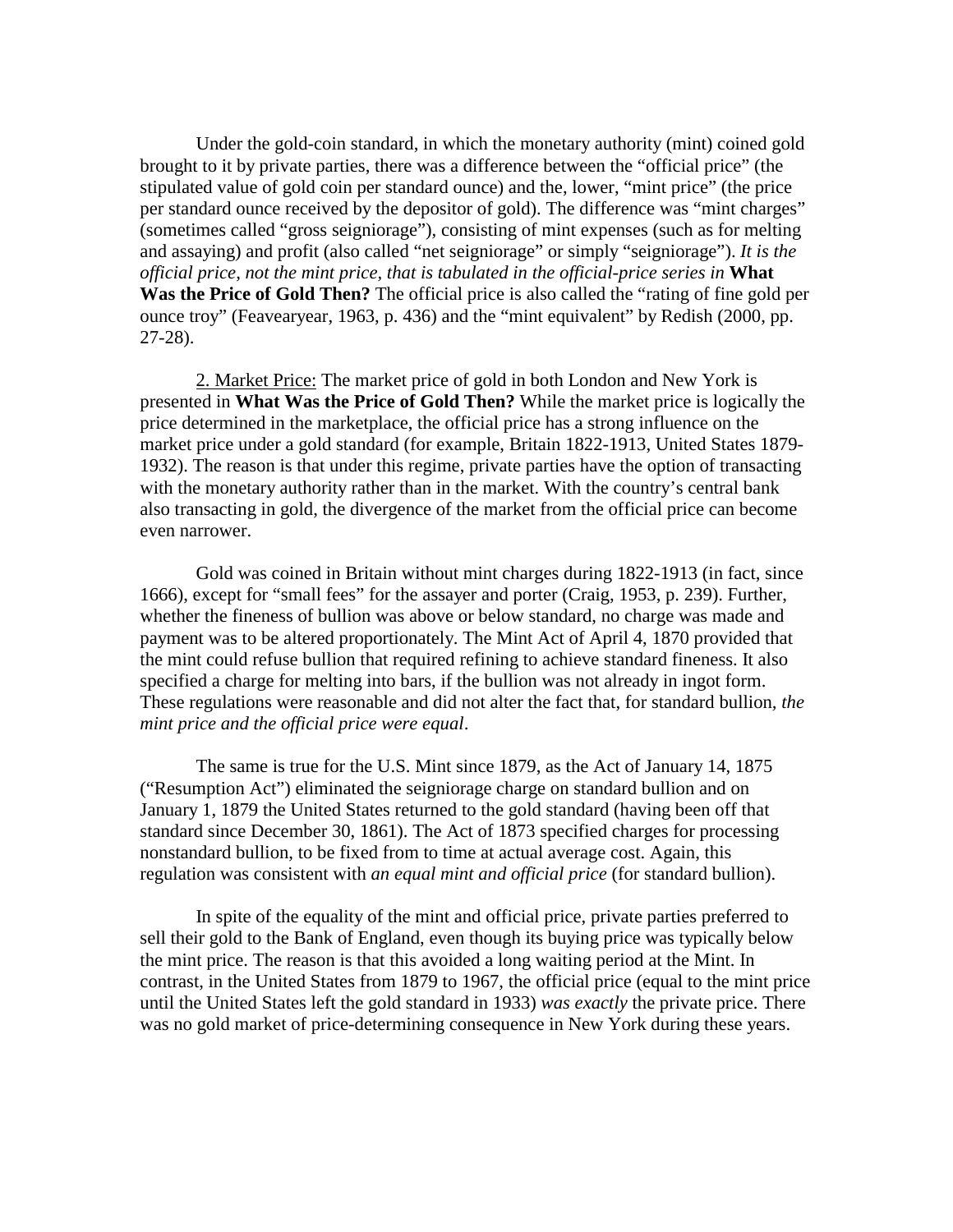### V. Currency Units

 1. United States: *The official and market prices of gold are expressed as number of currency units per fine ounce.* For the U.S. official price (1786- ) and New York market price (1791-), the currency unit is taken to be the dollar (divided into 100 cents) throughout. This practice is followed even for 1786-1792, in spite of the fact that until the Mint Act of April 2, 1792, the dollar of 100 cents was *not* the unit of account of the country. It is true that the in the Act of July 6, 1785, Congress resolved that the "money unit" of the United States should be the dollar with a decimal system of coinage, and that the Act of August 8, 1786, specified the dollar divided into 100 cents as the "money unit" and "money of account" of the country. However, neither Act was put into effect. In fact, until 1794 coinage only of minor copper coins occurred at the Mint and the dominant coin in the United States was the Spanish dollar, not decimalized but rather divided into eight reals (whence the term "pieces of eight" for the dollar).

 The United States has not been on a full (domestic) gold standard since 1933 and has not been on a partial gold standard (internationally) since the 1970s. Yet even today the U.S. official price of gold continues to exist and to have, albeit limited, significance: it is the price (dollars per fine ounce) at which the U.S. official physical gold stock (millions of fine ounces) is valued in currency (billions of dollars).

2. Britain: In contrast, Britain was on the "pound, shilling, pence"  $(f, s, d)$  system at least since the 13<sup>th</sup> century (Feavearyear, 1963, p. 8, n. 1). With £1 = 20s and 1s = 12d,  $£1 = 240d$ . This unit-of-account schemata lasted until February 15, 1971, when the pound was decimalized:  $\pounds 1 = 100d$ , that is, the pound was divided into 100 *new* pence. The British official price (1257-1945) is expressed in  $\pounds$  (with decimal part) per fine ounce. (Of course, the shilling and pence components of the price are divided by 20 and 240, respectively, to obtain the decimal part of the £-price.)

The British official price continued until 1946. It is true that on September 20, 1931, Britain left the gold standard. However, the official price of gold remained at the value established in 1717. The series ends in 1945, because on December 18, 1946, the United Kingdom established a "par value" for the pound in terms of the dollar, in accordance with its obligations under the International Monetary Fund. With this action, the official price of gold ceased to have meaning; for the price was no longer directly determined. True, according to the rules of the Fund, the dollar to which the pound was pegged was "of the weight and fineness in effect on July 1, 1944" (that is, the dollar worth 1/35<sup>th</sup> of a fine ounce, via the U.S. official price of \$35 per fine ounce). However, any British "official price of gold" could be computed only indirectly via the par value of the pound with the dollar. Such an indirectly determined price would be without legal foundation, and so is not considered here.

 The currency unit for the London market price (1718- ) is more complicated, in three respects. First, it was customary to record and publish *the price in the £, s, d schemata. So this currency system is provided as an alternative to the price expressed in £ with decimal part.* Second, *until 1918 the price was expressed per standard (11/12th*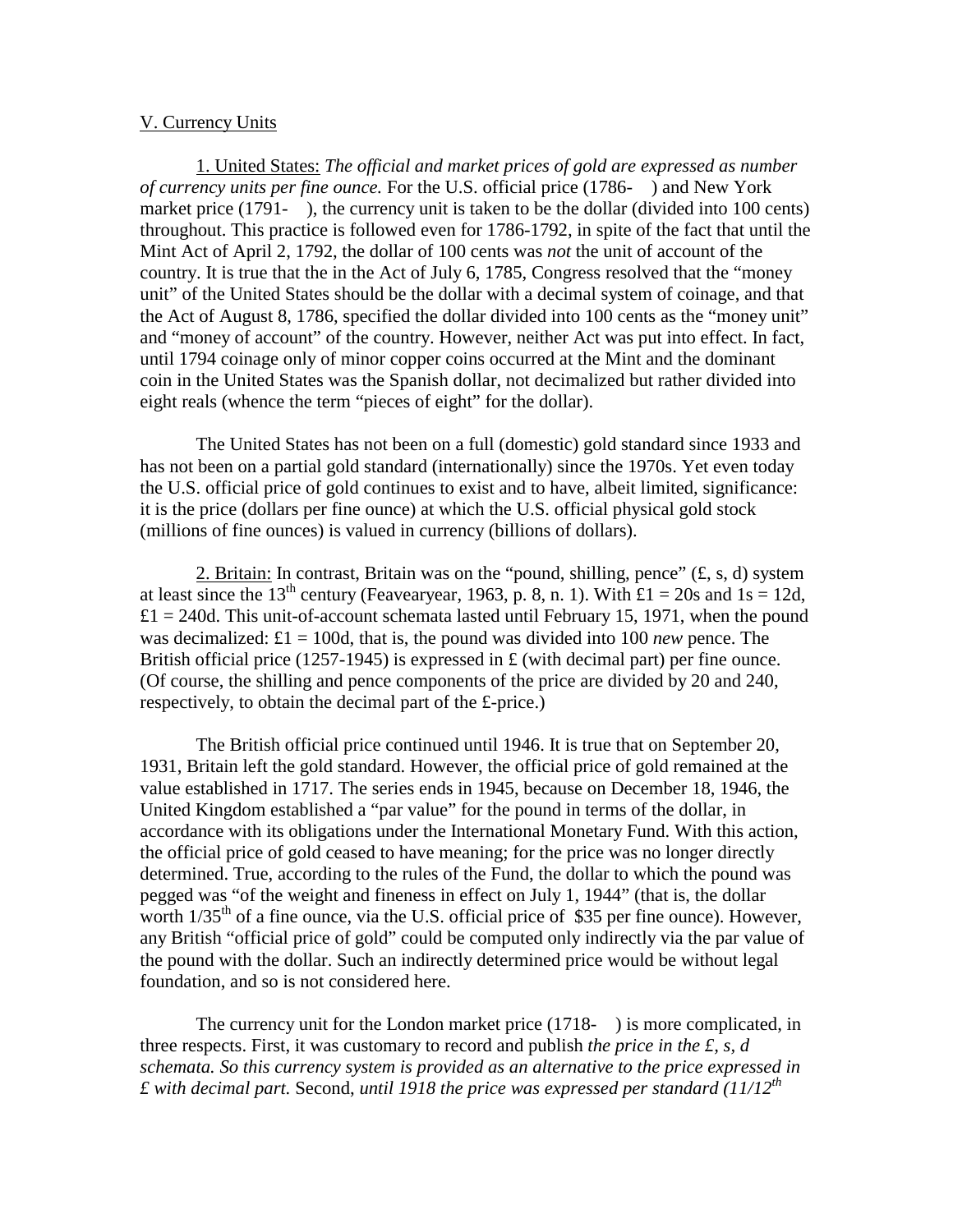*fine) ounce, and from 1919 per fine ounce*. This dichotomy is preserved in the £, s, d series—but not in the £-price series, which, for consistency, is on a fine-ounce basis throughout. Third, from 1950 the London market price was generally expressed in dollars rather than British currency, and this usage is respected here.

 3. Gold/Silver Price Ratio: *The gold/silver price ratio naturally is expressed as the number of ounces of silver per ounce of gold, computed as the ratio of the price of gold to the price of silver.* While this ratio can be official (when a country is on a legal bimetallic standard), the "world" market ratio is presented in **What Was the Price of Gold Then?** The marketplace selected is the best representation of the "world" price, and the location varies over time: Hamburg 1687-1832, London 1833-1914, New York 1915- . Logically, both silver and gold should be measured in fine ounces (else different standard fineness for each metal distorts the ratio); but this proper expression is known to be the case only for the New York data.

## VI. Format of Series

 1. Observation: The three market-price series (London market price, New York market price, and gold/silver price ratio) are annual averages, for best representation of an annual series. The British and U.S. official-price series are on an end-of-year basis, because it distorts understanding when an official price is averaged for a year during which price changes.

 2. Precision: Market prices in dollars are tabulated with two decimal places ("dollars and cents"), as this is the format of the source data. Two decimal places are also used for the gold/silver price ratio, for the same reason. Sources for the London market British-currency price of gold are either (i) exact daily quotations, or (ii) annual averages of exact (daily) quotations with two decimal places in the pence component  $(f, s, d)$ schemata), or (iii) daily quotations with three decimal places in the decimal component  $(E)$ with decimal part). It is reasonable, then, to format the £-price with three decimal places and the £, s, d price with two decimal places.

 Official prices are presented with six decimal places. This precision is not misleading, because these prices are known exactly. They are rational numbers, that is, expressible as a whole number with a fractional component. The fractional part is converted to decimal form in the table.

#### VII. Further Reading

*Bimetallism*. Entry in EH.Net Encyclopedia.

de Vries, Margaret G., and J. Keith Horsefield (1969). *The International Monetary Fund, 1945-1965*, vol. 2. Washington, DC: International Monetary Fund.